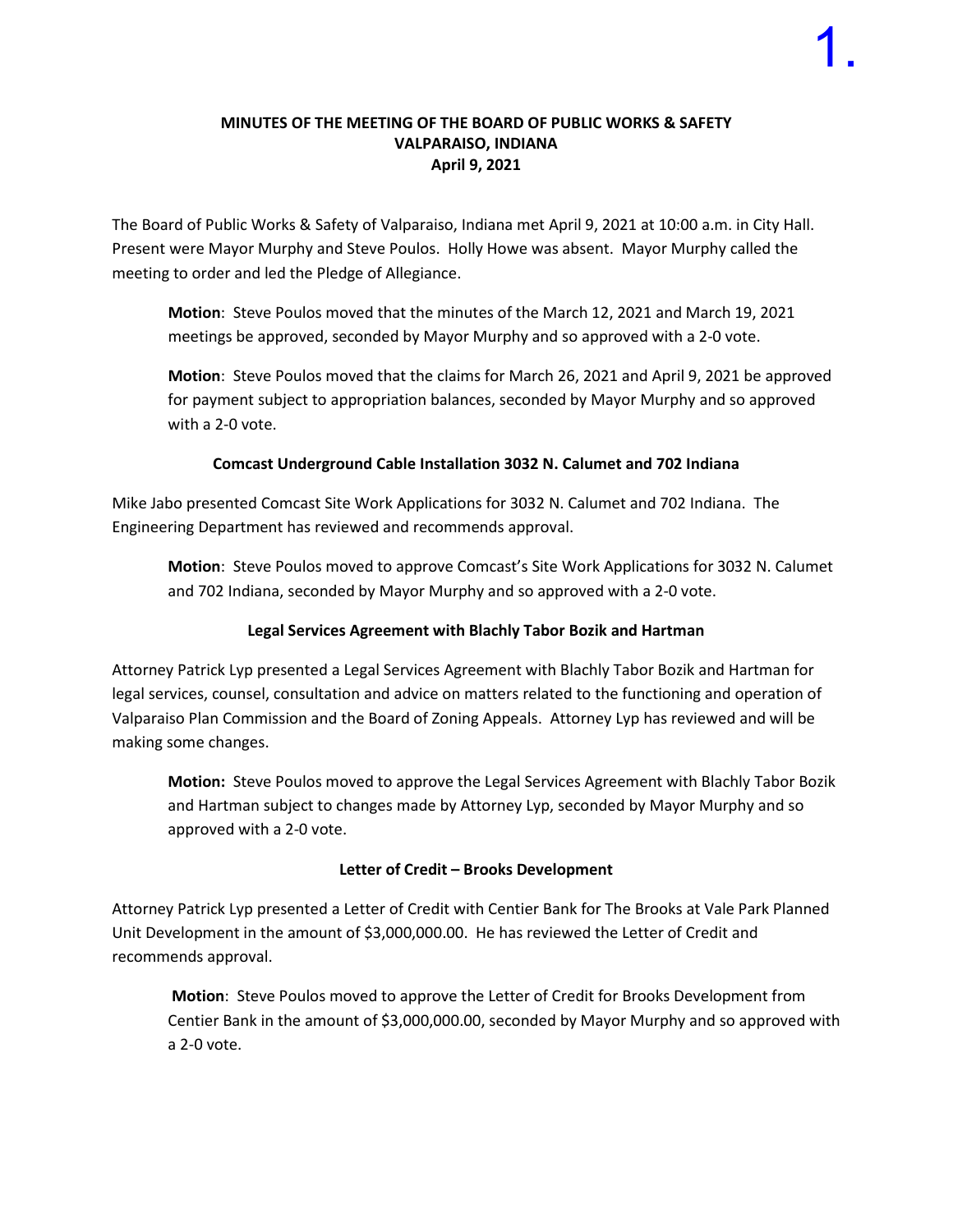#### **Sierra Homeowners Association Encroachment into City Right-Of-Way**

Attorney Patrick Lyp requested approval of an Encroachment into City Right-of-Way with Sierra Homeowners Association. Sierra owns two common area lots at the two entrances of the subdivision. Both lots have a sign on them that encroach into City dedicated right-of-way. They have applied for a sign permit to refurbish the signs and have asked the City to approve the Encroachments. Attorney Lyp has reviewed the Agreement and recommends approval.

**Motion**: Steve Poulos moved to approve the Approval of Encroachment into City Right-of-Way with Sierra Homeowners Association, seconded by Mayor Murphy and so approved with a 2-0 vote.

## **Section 5307 Fund Conveyance Agreement**

Don Lorenz requested approval of a Section 5307 Fund Conveyance Agreement. This gives notice to NIRPC that the City has used all of the CARES fund money and are going back to the original Grant for the Dash expansion and the South Shore Connect FTA reimbursements.

**Motion**: Steve Poulos moved to approve the Section 5307 Fund Conveyance Agreement, seconded by Mayor Murphy and so approved with a 2-0 vote.

### **Capital Asset Policy**

Clerk-Treasurer Taylor requested approval of an Updated Capital Asset Policy. The threshold has been raised from \$5,000 to \$25,000. It is still recommended that all vehicles, land and rights-of-way be capitalized regardless of the cost.

**Motion**: Steve Poulos moved to approve the updated Capital Asset Policy, seconded by Mayor Murphy and so approved with a 2-0 vote.

## **Calkins' Hill Draw 3**

Brandon Dickinson requested approval of Draw #3 in the amount of \$258,309.29. The Redevelopment Commission has approved this Draw request.

**Motion**: Steve Poulos moved to approve Draw #3 for Calkins' Hill in the amount of \$258,309.29, seconded by Mayor Murphy and so approved with a 2-0 vote.

#### **Unsafe Building – 501 Indiana Avenue**

Attorney Alfredo Estrada presented the status of this building. He stated there is a new owner. Some progress has been made. Attorney Estrada has received a letter from an engineer stating the house is salvageable. Mark Hutnick addressed the Board. He has been trying for one and one-half years to purchase this property. There are title issues that have slowed down the sale. When the Order of Demolition was filed, the owner Quit Claimed the property to him. He has contractors ready to start working on the house. He anticipates spending around \$55,000 to fix the structure.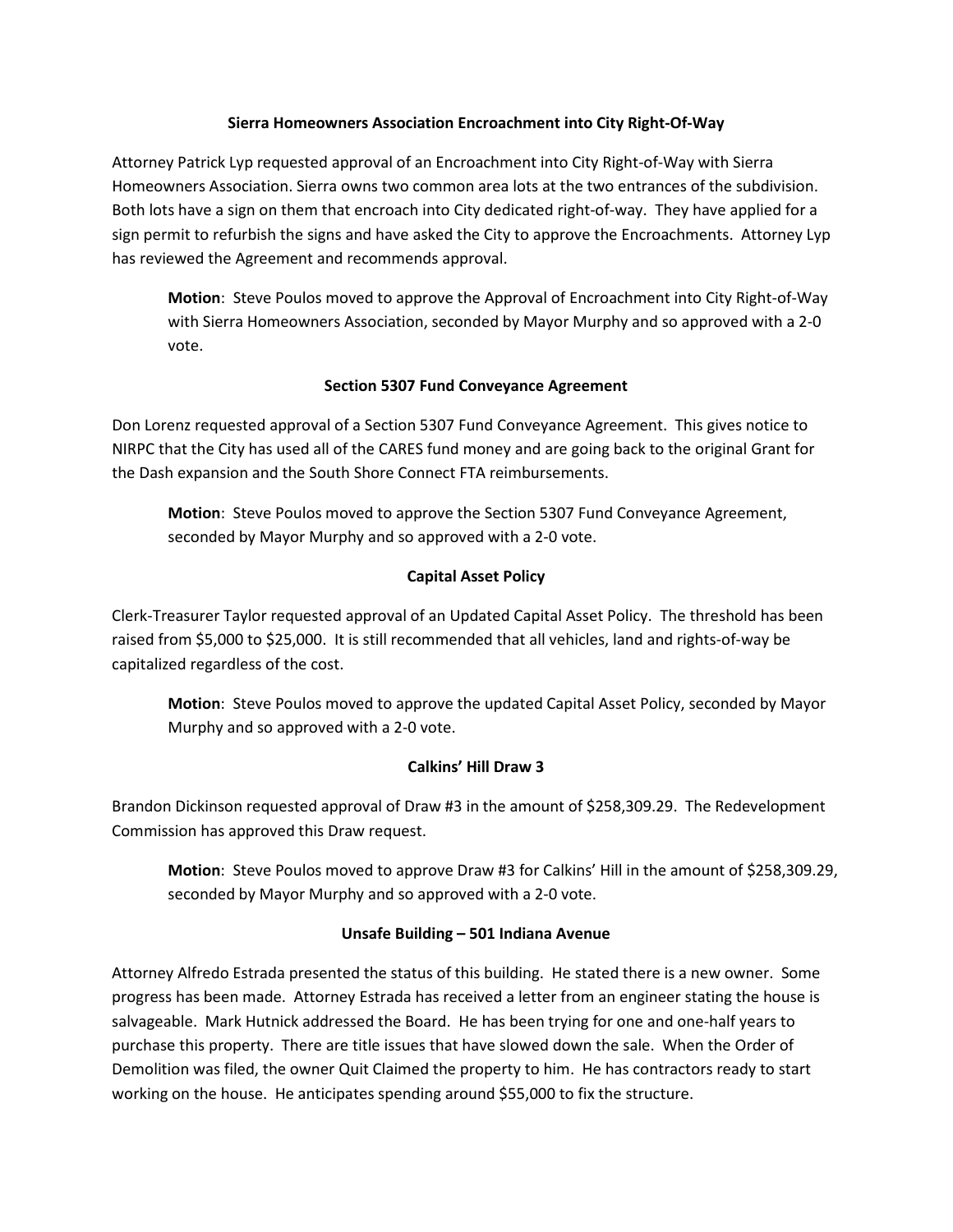Attorney Estrada recommends keeping the Order of Demolition on the docket and have Mark Hutnick give a monthly report at the Board of Works meeting.

Attorney Lyp stated the City has incurred fees in the approximate amount of \$1,500 to \$2,000. He asked if the new owner was agreeable to reimburse the City for these expenses. Mark Hutnick replied he would do so.

**Motion**: Steve Poulos moved to leave the Order of Demolition on the docket but not act on it contingent on the owner obtaining required permits, reimburse the City for fees incurred to date and providing monthly reports to the City, seconded by Mayor Murphy and so approved with a 2-0 vote.

Aldon Engstrom of 503 Indiana addressed the Board. He has had an issue with the encroachment of the garage on his property. He is concerned the owner will not work with him and would like some assurance that the encroachment issue will be fixed. Mayor Murphy replied this matter will be on the Board of Works Agenda every month until it is done. He can come to each meeting to see what progress is being made. Mark Hutnick stated he will work with Mr. Engstrom to come up with a mutually agreeable solution. Attorney Patrick Lyp stated that property lines are a private matter.

# **Target Solutions Training Platform Agreement**

Steve Poulos requested approval to enter into a contract with Target Solutions Learning. This will put the Safety Training for the City under one platform. The Fire Department has been using this company for three years. This will provide each department with the safety training they need for their department. It will improve the liability insurance. The cost of the Contract is \$19,700 and will be split between all Departments. The Utilities Board will approve this at their meeting on Tuesday.

Attorney Patrick Lyp stated he has reviewed this Agreement and recommends approval.

**Motion**: Mayor Murphy moved to approve the Target Solutions Training Platform Agreement, seconded by Steve Poulos and so approved with a 2-0 vote.

## **Citizen Requests**

- Lakeshore PAWS Pub Crawl taking place on July 31, 2021 beginning at 5:00 pm;
- Hilltop House Community Block Party taking place on July 10, 2021 from 11:00 am–4:00 pm.

**Motion:** Steve Poulos moved that the citizen requests as presented be approved, seconded by Mayor Murphy and so approved with a 2-0 vote.

## **Public Assembly – Justice for Noah Beller and his family**

Attorney Patrick Lyp requested approval of a Public Assembly Form from Mia Berdine for Justice for Noah Beller and his family. The request is to assemble on April 23<sup>rd</sup> beginning at 3:00 p.m. The Police Department has been in contact with Mia Berdine. They will be assembling on the Courthouse Square.